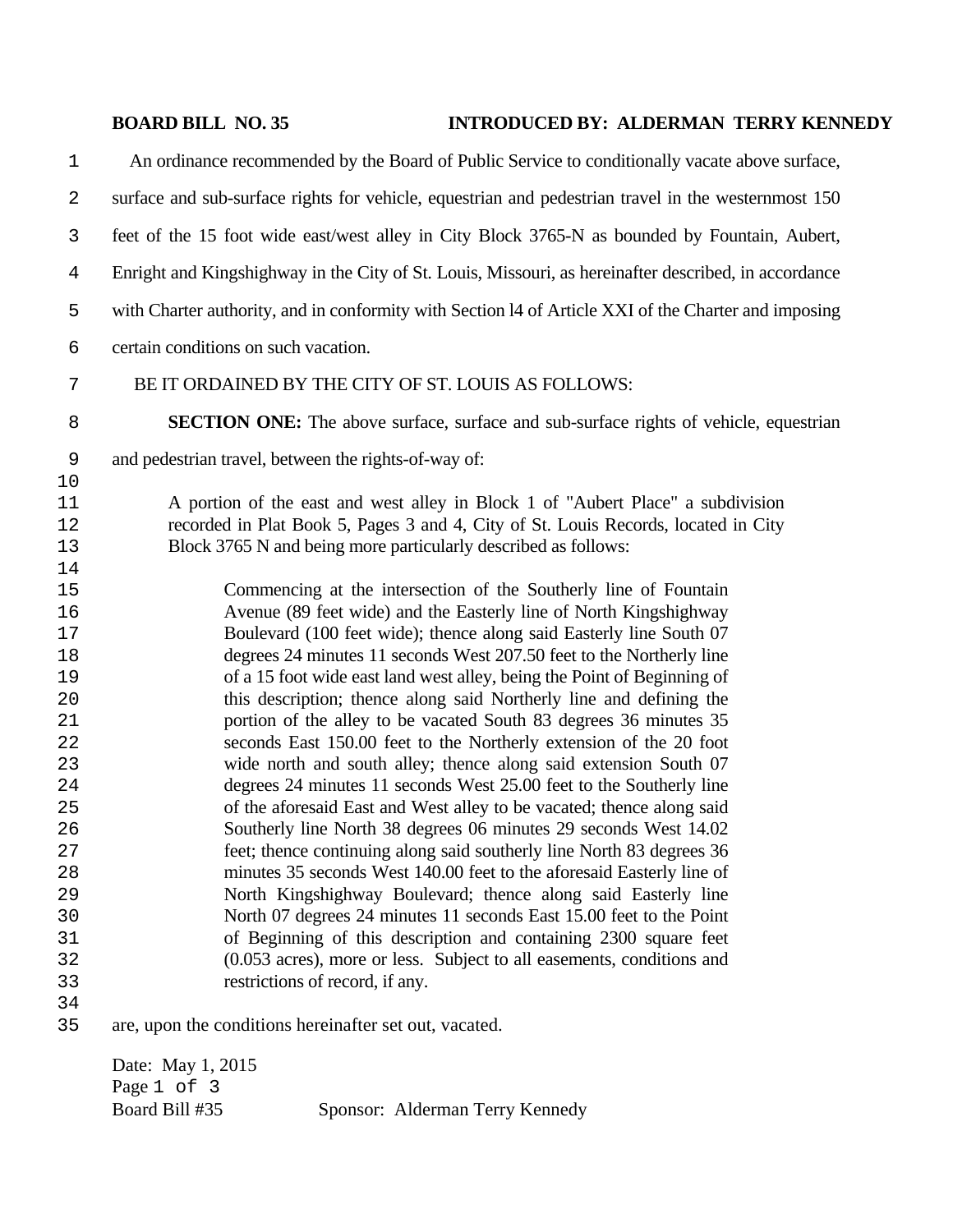**SECTION TWO:** Kings Food Phillips, Inc. proposes to use vacated area to consolidate property for commercial development.

**SECTION THREE:** All rights of the public in the land bearing rights-of-way traversed by the foregoing conditionally vacated alley, are reserved to the City of St. Louis for the public including present and future uses of utilities, governmental service entities and franchise holders, except such rights as are specifically abandoned or released herein.

**SECTION FOUR:** The owners of the land may, at their election and expense remove the surface pavement of said so vacated alley provided however, all utilities within the rights-of-way shall not be disturbed or impaired and such work shall be accomplished upon proper City permits.

**SECTION FIVE:** The City, utilities, governmental service entities and franchise holders shall have the right and access to go upon the land and occupation hereof within the rights-of-way for purposes associated with the maintenance, construction or planning of existing or future facilities, being careful not to disrupt or disturb the owners interests more than is reasonably required.

**SECTION SIX:** The owner(s) shall not place any improvement upon, over or in the area(s) vacated without: 1) lawful permit from the Building Division or Authorized City agency as governed by the Board of Public Service; 2) obtaining written consent of the utilities, governmental service entities and franchise holders, present or future. The written consent with the terms and conditions thereof shall be filed in writing with the Board of Public Service by each of the above agencies as needed and approved by such Board prior to construction.

**SECTION SEVEN:** The owners may secure the removal of all or any part of the facilities of a utility, governmental service entity or franchise holder by agreement in writing with such utilities, governmental entity or franchise holder, filed with the Board of Public Service prior to the undertaking of such removal.

Date: May 1, 2015 Page 2 of 3 Board Bill #35 Sponsor: Alderman Terry Kennedy